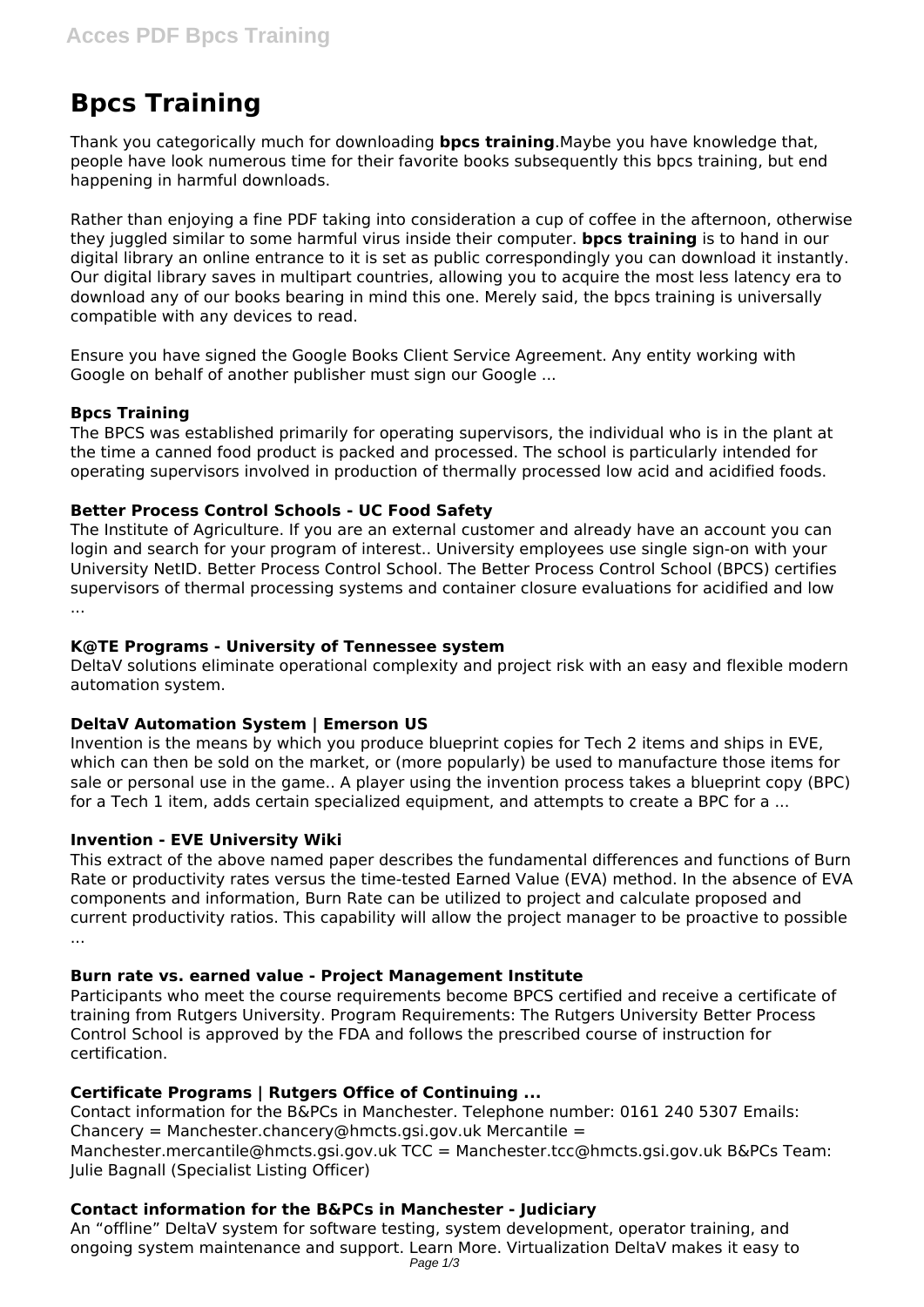implement and maintain virtual DeltaV systems with an integrated virtualization environment.

# **DeltaV Distributed Control System (DCS) | Emerson US**

A Burner Management System or BMS is a safety system used to assure safe start-up, operation and shut down of process burners.. The BMS can be used in industries like Oil and Gas, Power Generation, Chemical or any other process that uses an industrial burner, furnaces, boilers or other equipment that uses a flame.

# **What is Burner Management System (BMS ...**

The Business and Property Courts (B&PCs) in Manchester. The Business & Property Courts in Manchester combine and co-ordinate the specialist civil jurisdictions of the High Court and County Court at Manchester, to provide a shared judicial and administrative resource dedicated to the efficient and effective handing of commercial and property related litigation in the North.

# **The Business and Property Courts (B&PCs) in ... - Judiciary**

F9 is a powerful Excel add-in that helps anyone see and analyze their financial reports. Connect to almost any ERP System. Download your free trial today.

# **F9 Financial Solutions - F9 Financial Reporting**

The second protection layer can be considered the Basic Process Control System (also known as the BPCS or Basic Process Control System). This is where the temperature sensors, process sensors and other instruments and controls are connected to and which also generates alarms (in case of preprogrammed limits getting exceeded) for the operator.

# **LOPA- Layer of Protection Analysis- how it works**

Pitching Training. Pitching Training. Whether you are a professional, collegiate, high school, or youth pitcher, our elite coaches and staff will help you become your absolute best. If you are serious about maximizing your athletic career, BPC is the facility for you.

# **Home | Baseball Performance Center**

Learn more about BPCs products and make the right choice about your safety needs. Learn More Fill out our simple form to connect with one of our master distributors. Request a Quote Get the latest information about the offshore industry and Billy Pugh Company. Read More Why Billy Pugh

# **Homepage - Billy Pugh**

Summary AS400 iSeries software forms the foundation of some of the most powerful servers and OS in the market. Over 100,000 companies worldwide use the AS400 iSeries as the technology powers their most critical applications. What it means is, these organizations are running their business on AS400 iSeries software, not because other technologies are not up to the mark, but because only "IBMi ...

# **AS400 iSeries | IBM AS/400 - Integrative Systems**

\$4,000 Sign-On Bonus for FT \$2,000 Sign-On Bonus for PT Part Time (40 hours/2 weeks) 6:00am-2:30pm Full Time (72 hour/2 weeks) 2:00pm-10:30pm Part Time (40 hour/2 weeks) 2:00pm-10:30pm Part Time...

# **Careers - Bethany Retirement Living**

• AFAS 2229 - Field Training Fitness Prep • AFAS 2250 - The Evolution of USAF Air and Space Power I • AFAS 2251 - The Evolution of USAF Air and Space Power II • AFAS 2292 - Leadership Laboratory II : African American Studies • AFST 1110 - Introduction to Africana Studies

# **Course Descriptions - Central New Mexico Community College**

Invention is a science-based industry process that uses Tech 1 blueprint copies (BPCs) and Datacores to attempt to produce a limited T2 blueprint copy based on the original. For example, the Minmatar Breacher-class frigate BPC has a chance to invent into a Hound stealth bomber BPC.

# **EVE Academy | Industrialist | EVE Online Industry Guide ...**

These training materials focus on readiness for interdisciplinary care, and health care access, quality, and cost. PCTE: Residency Training in Primary Care Program (RTPC) The RTPC improves accredited residency training programs in family medicine, general internal medicine, and general